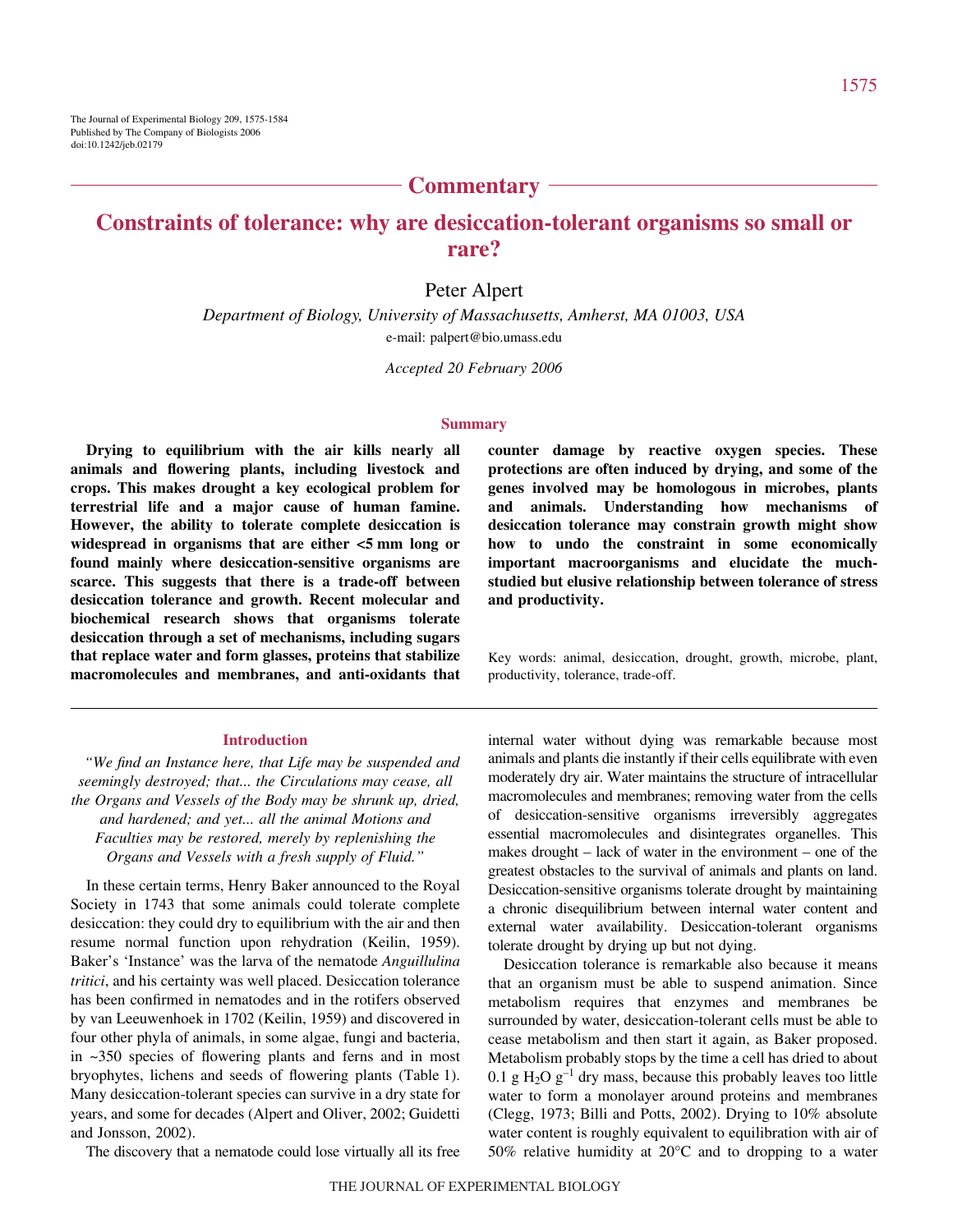| Group                  | Known occurrence                                                                        | Selected references                                                            |
|------------------------|-----------------------------------------------------------------------------------------|--------------------------------------------------------------------------------|
| Nematodes              | Many species                                                                            | Wharton $(2003)$ ; Treonis and Wall $(2005)$                                   |
| Rotifers               | Many species, including most species tested in the order<br>Bdelloidea                  | Ricci and Caprioli (2005)                                                      |
| Tardigrades            | Many species                                                                            | Wright (2001); Jönsson and Järemo (2003)                                       |
| Crustaceans            | Encysted embryos of several genera of anostracans,<br>including brine and fairy shrimps | Mitchell (1990); Clegg (2005)                                                  |
| Arthropods             | Larva of the fly Polypedilum vanderplanki                                               | Watanabe et al. (2004); Kikawada et al. (2005)                                 |
| Lichens                | Most species tested                                                                     | Kappen and Valladares (1999)                                                   |
| <b>Yeasts</b>          | Some species                                                                            | Garay-Arroyo et al. (2000)                                                     |
| Other fungi            | Some species                                                                            | <b>Mazur</b> (1968)                                                            |
| <b>Mosses</b>          | Most species tested                                                                     | Proctor and Tuba (2002)                                                        |
| Liverworts             | Many species                                                                            | Proctor and Tuba (2002)                                                        |
| Pteridophytes          | Perhaps 50 species as sporophytes, probably many as<br>spores, some as gametophytes     | Pence (2000); Porembski and Barthlott (2000)                                   |
| Gymnosperms            | No adults but some seeds and pollen                                                     | Porembski and Barthlott (2000); Dickie and<br>Prichard (2002); Hoekstra (2002) |
| Angiosperms            | About 300 species as adults, over 95% of species as<br>seeds, perhaps most pollen       | Porembski and Barthlott (2000); Hoekstra<br>(2002); Tweddle et al. (2003)      |
| Bacteria               | Many species, including cyanobacteria                                                   | Billi and Potts (2002); Buedel et al. (2002); de la<br>Torre et al. (2003)     |
| Terrestrial microalgae | Many species                                                                            | Trainor and Gladych (1995)                                                     |
| Marine macroalgae      | The intertidal red alga <i>Porphyra dentata</i>                                         | Abe et al. (2001)                                                              |

Table 1. *The taxonomic range of desiccation tolerance*

potential of  $-100$  MPa. These thresholds also clearly separate desiccation-sensitive from -tolerant species (Alpert, 2005): there is a gap in the minimum water contents that different living things can survive. Except for a small proportion of seeds (Tweddle et al., 2003), almost all species tested either die if dried to 20% water content, and are thus desiccationsensitive, or survive drying to 10% water content and thus tolerate desiccation.

It should be noted that 'desiccation tolerance' has sometimes been used to mean tolerance of partial desiccation by organisms that die if they desiccate completely, as in the literature on insects and intertidal algae. Here, the term will be used to mean tolerance of complete desiccation, defined as drying to equilibrium with moderately to very dry air, or to 10% water content or less.

A prime secret of desiccation tolerance appears to be sugars (Alpert and Oliver, 2002). Certain sugars, mainly nonreducing disaccharides, may take the place of water in preventing the aggregation of macromolecules and the disintegration of membranes as cells dry. Many tolerant plants accumulate high concentrations of the familiar disaccharide sucrose (Vicre et al., 2004a). Many desiccation-tolerant animals and microbes and also some plants synthesize the disaccharide trehalose (Wingler, 2002; Breeuwer et al., 2003; Elbein et al., 2003; Crowe et al., 2005). In tandem with specific proteins (Goyal et al., 2005b), these sugars probably stabilize drying cells both by direct interaction with macromolecules and membranes and by reversibly immobilizing cytoplasm in an extremely slow-flowing liquid, a glass (Buitink and Leprince, 2004). Interestingly, sugar glasses also tend to form at the threshold of 10% water content, at least in seeds (Walters et al., 2005).

Researchers have put the secret of sugars to medical use. Incubation in trehalose can induce desiccation tolerance in human blood platelets (Crowe et al., 2005). Genetically modifying desiccation-sensitive, single cells to produce their own trehalose can also confer tolerance of brief periods of desiccation (Billi et al., 2000; Guo et al., 2000). However, these methods have not worked on whole plants or metazoans (Alpert, 2005), probably because they require a set of mechanisms to tolerate desiccation: sugars are not the sole secret of tolerance (Oliver et al., 2001; Potts, 2001; Rascio and La Rocca, 2005). Since some rotifers tolerate desiccation without accumulating sugars, they are not a *sine qua non* of tolerance either (Tunnacliffe and Lapinski, 2003).

The taxonomic scope of desiccation tolerance in plants and animals is now fairly well known, and the genetic and biochemical mechanisms of tolerance are becoming clear. What remains a mystery is why desiccation tolerance is not more common. Over 260 years after Baker's report, most people and many scientists are still surprised to learn that any animals or plants can dry up without dying. This is probably because desiccation-tolerant animals and plants are surprisingly inconspicuous. It appears that none of the animals that humans use for food tolerate desiccation, nor do any of the plants used for food or construction, except as seeds. No trees and very few shrubs are reported to tolerate desiccation. No known desiccation-tolerant animals exceed 5 mm in length, and almost all are microscopic. Although desiccation-tolerant animals and plants occur on all continents, they appear to form a minor element of the fauna and flora except in the driest habitats (Fig. 1). About  $90\%$  of the tolerant flowering plants are largely relegated to tropical rock outcrops (Porembski and Barthlott, 2004). The one known place where desiccation-tolerant animals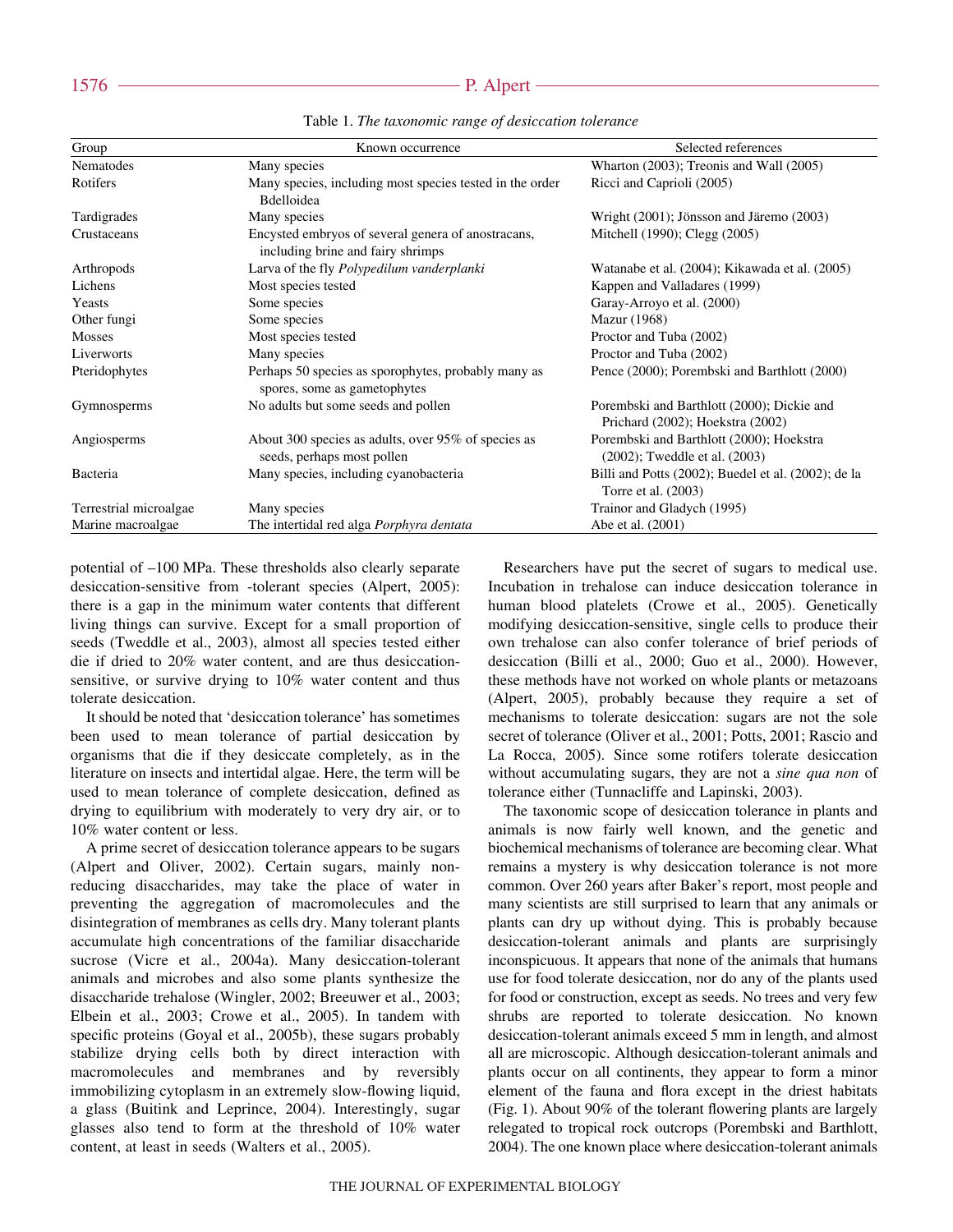#### *Constraints of desiccation tolerance* 1577



Fig. 1. Desiccation-tolerant animals and flowering plants are dominant species in some extremely dry habitats: (A) Taylor Valley, Antarctica, where the tolerant soil nematode *Scottnema lindsayae* may be the most common animal; (B) seasonally dry, ephemeral pools in Nigeria, the habitat of the tolerant larva of the fly *Polypedilum vanderplanki*; (C) rock outcrops in South Africa, a habitat of the tolerant shrub *Myrothamnus flabellifolius*. In less dry habitats, desiccation-tolerant animals and plants are subordinate species: (D) temperate heathland in Öland, Sweden, a habitat of the tardigrade *Richtersius coronifer*. Photos by Andy Parsons (A), Takashi Okuda (B), Jill Farrant (C) and Ingemar Jönsson (D).

may outnumber sensitive ones is in the Dry Valleys of Antarctica (Treonis and Wall, 2005). If desiccation tolerance solves what may be the greatest problem of living on land, why are terrestrial, desiccation-tolerant organisms so small or rare?

#### **The problem of size**

Desiccation-tolerant animals may be small because of the physical stresses associated with drying (Table 2). Animal cells shrink as they dry, and the whole animal must shrink with them. All animals that tolerate desiccation as adults adopt distinctive, balled or curled shapes as they dry (Fig. 2). Rigid external or internal skeletons could prevent this, and none of these animals have skeletons. In the tolerant animals that do have exoskeletons, tolerance is restricted to juvenile stages before skeletons form (Fig. 3). It would be interesting to know whether there is generally a developmentally programmed acquisition and loss of tolerance at the cellular level in these animals, as there is in most seeds, or whether individual cells remain tolerant in some adult animals.

Plants show greater ability than animals to combine tolerance and rigidity. The leaves of desiccation-tolerant plants often curl or fold as they dry, but the stems may remain straight and change little in length (Fig. 4). This may be

possible because each plant cell has its own exoskeleton, a rigid cell wall; physical stress probably does not compound across groups of cells as readily in plants as in animals. Some tolerant plants do show various specialized traits that reduce the shrinkage of cells away from their walls or increase the ability of the wall to fold or bend as the cell shrinks (Table 2).

The height of desiccation-tolerant plants may be constrained by a different factor: ability to re-establish upward movement of water in stems after desiccation and rehydration (Schneider et al., 2000). Root pressure and capillary action cannot refill xylem above  $\sim$ 3 m, and this is also about the maximum height of tolerant plants.

The need to lose water freely during desiccation may restrict the thickness of desiccation-tolerant organisms (Table 2). Rate of desiccation affects the survival of many tolerant organisms. Rapid drying may preclude induction of mechanisms needed for tolerance (Ricci et al., 2003; Clegg, 2005), and one function of contraction and other behavioral responses to desiccation in animals may be to slow drying (Kikawada et al., 2005). However, very slow drying may prolong the time spent at water contents just above those at which metabolism ceases, and these water contents may be particularly damaging (Berjak and Pammenter, 2001; Proctor, 2003; Walters et al., 2005). A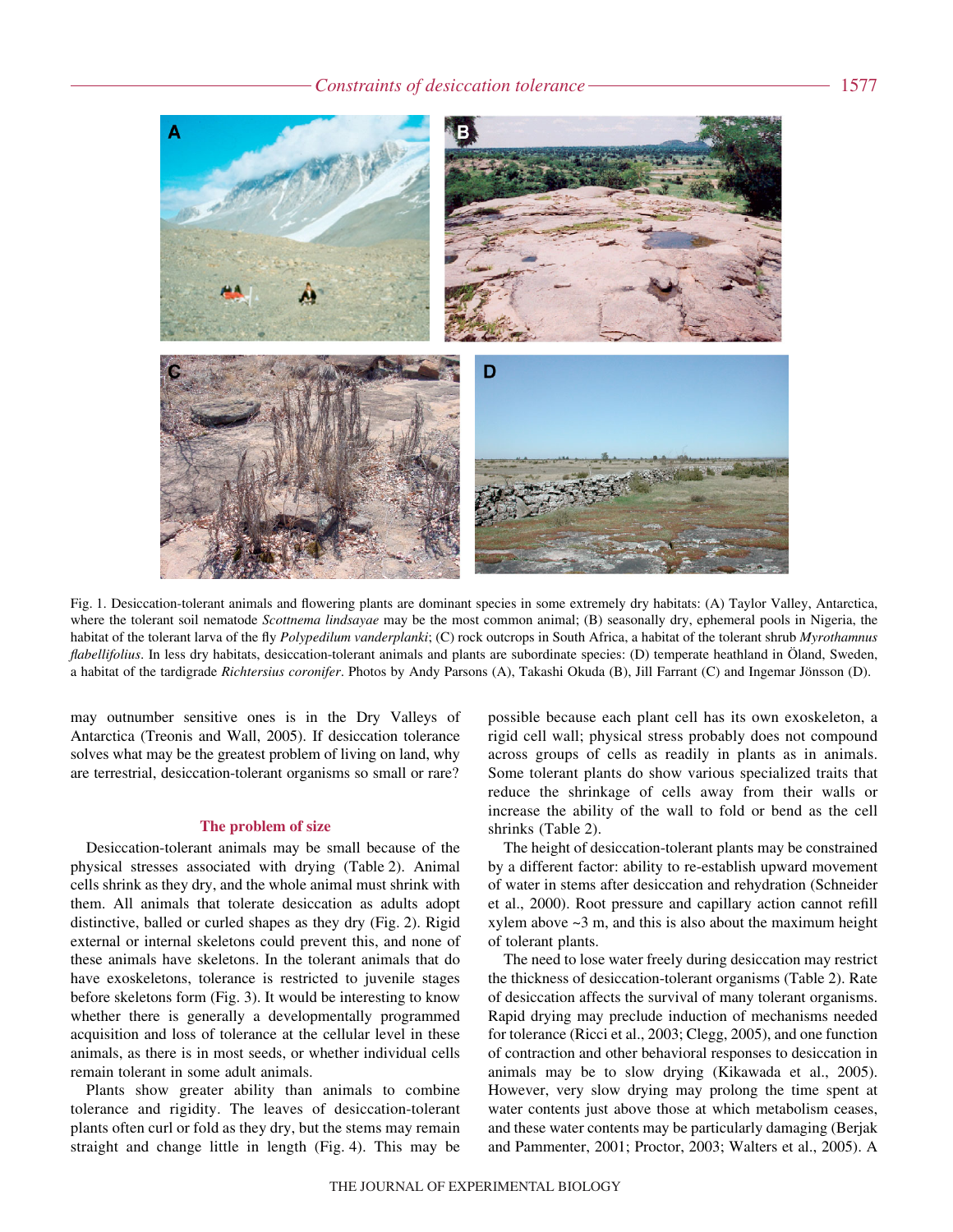## - P. Alpert -

specific mechanism to facilitate the loss of water from cells during drying may be upregulation of aquaporins that increase the permeability of membranes (Table 2).

## **The question of productivity**

Three lines of evidence suggest that desiccation-tolerant species may be rare because tolerance decreases growth rate. First, genetic and evolutionary evidence indicates that desiccation tolerance is a primitive character that has been lost in lineages that evolved mechanisms to resist desiccation or that moved into habitats where they were not subject to desiccation. Retention of unexpressed genes for tolerance in some of these organisms argues that tolerance may have been selected against, rather than just no longer selected for. Second, the few studies of ecological patterns in desiccation tolerance

Table 2. *Problems caused by desiccation and mechanisms of desiccation tolerance*

| Problem                                                                      | Mechanism                                                                | Selected references                                     |
|------------------------------------------------------------------------------|--------------------------------------------------------------------------|---------------------------------------------------------|
| Mechanical damage due to shrinkage                                           | In plants, changes in cell wall composition that<br>increase flexibility | (Jones and McQueen-Mason, 2004; Vicre<br>et al., 2004b) |
|                                                                              | In plants, folding cell walls                                            | (Vander Willigen et al., 2004)                          |
|                                                                              | In plants, replacement of water in vacuoles by                           | (Farrant, 2000; Vicre et al., 2004a)                    |
|                                                                              | non-aqueous compounds and fragmentation of<br>vacuoles                   |                                                         |
| Physiological damage at low intermediate                                     | Upregulation of proteins that increase                                   | (Smith-Espinoza et al., 2003; Vander                    |
| water contents                                                               | membrane permeability                                                    | Willigen et al., 2004)                                  |
| Disintegration of membranes and                                              | Accumulation of sugars, especially non-                                  | (Wingler, 2002; Bernacchia and Furini,                  |
| aggregation of macromolecules during                                         | reducing disaccharides, that stabilize                                   | 2004; Buitink and Leprince, 2004;                       |
| drying, coalescence of lipid bodies and                                      | molecules, depress temperature $(Tm)$ of                                 | Crowe et al., 2005)                                     |
| membrane leakage upon rehydration                                            | membrane phase change from liquid crystal to                             |                                                         |
|                                                                              | gel, and form glasses with high melting                                  |                                                         |
|                                                                              | temperature $(T_e)$                                                      |                                                         |
|                                                                              | LEA proteins, which act as molecular                                     | (Wise and Tunnacliffe, 2004; Goyal et al.,              |
|                                                                              | chaperones and interact with sugars to form                              | 2005a; Oliver et al., 2005)                             |
|                                                                              | glasses                                                                  |                                                         |
|                                                                              | Partitioning of amphiphiles into membranes                               | (Hoekstra and Golovina, 2002; Oliver et<br>al., 2002)   |
|                                                                              | Small stress proteins, which may act as                                  | (Collins and Clegg, 2004; Crowe et al.,                 |
|                                                                              | chaperones or repair damage upon<br>rehydration                          | 2005; Potts et al., 2005)                               |
|                                                                              | Changes in lipid composition that stabilize                              | (Quartacci et al., 2002; Hoekstra, 2005)                |
|                                                                              | membranes, such as increases in                                          |                                                         |
|                                                                              | phospholipids, degree of saturation, and free                            |                                                         |
|                                                                              | sterols                                                                  |                                                         |
|                                                                              | In seeds, oleosins                                                       | (Murphy, et al., 2001)                                  |
| Generation of reactive oxygen species                                        | Synthesis of antioxidants during drying,                                 | (Shirkey et al., 2000; Augusti et al., 2001;            |
| (ROS)                                                                        | maintenance of pools of reduced antioxidants                             | Espindola et al., 2003; Kranner and                     |
|                                                                              | and ROS-scavenging enzymes                                               | Birtic, 2005)                                           |
|                                                                              | In plants, downregulation of photosynthesis                              | (Jensen et al., 1999; Deng et al., 2003;                |
|                                                                              | early in drying                                                          | Hirai et al., 2004; Illing et al., 2005)                |
|                                                                              | In plants, folding of leaves<br>Programmed chlorophyll loss              | (Farrant et al., 2003)<br>(Tuba et al., 1996)           |
| Triggering of cell death by oxidized                                         | Rapid reduction of glutathione upon rehydration                          | (Kranner and Birtic, 2005)                              |
| glutathione                                                                  |                                                                          |                                                         |
| In plants, disintegration of the<br>photosynthetic apparatus                 | Modification of proteins in PSII                                         | (Peeva and Maslenkova, 2004)                            |
| Accumulation of damage from UV and                                           | UV-absorbing pigments                                                    | (Potts, 1996)                                           |
| gamma radiation and from Maillard and                                        |                                                                          |                                                         |
| Fenton reactions while dry                                                   |                                                                          |                                                         |
|                                                                              | DNA repair                                                               | (Wilson et al., 2004)                                   |
|                                                                              | DNA protection<br>Height <3 m, low hydraulic conductivity                | (Potts et al., 2005)<br>(Sherwin et al., 1998)          |
| In plants, cavitation of xylem<br>Drying too fast for induction of tolerance | In animals, contraction, construction of larval                          |                                                         |
| mechanisms                                                                   | tube by Polypedilum                                                      | (Kikawada et al., 2005)                                 |
|                                                                              | In plants, signaling for induction of tolerance                          | (Beckett et al., 2000; Bartels and Salamini,            |
|                                                                              | mechanisms via ABA                                                       | 2001)                                                   |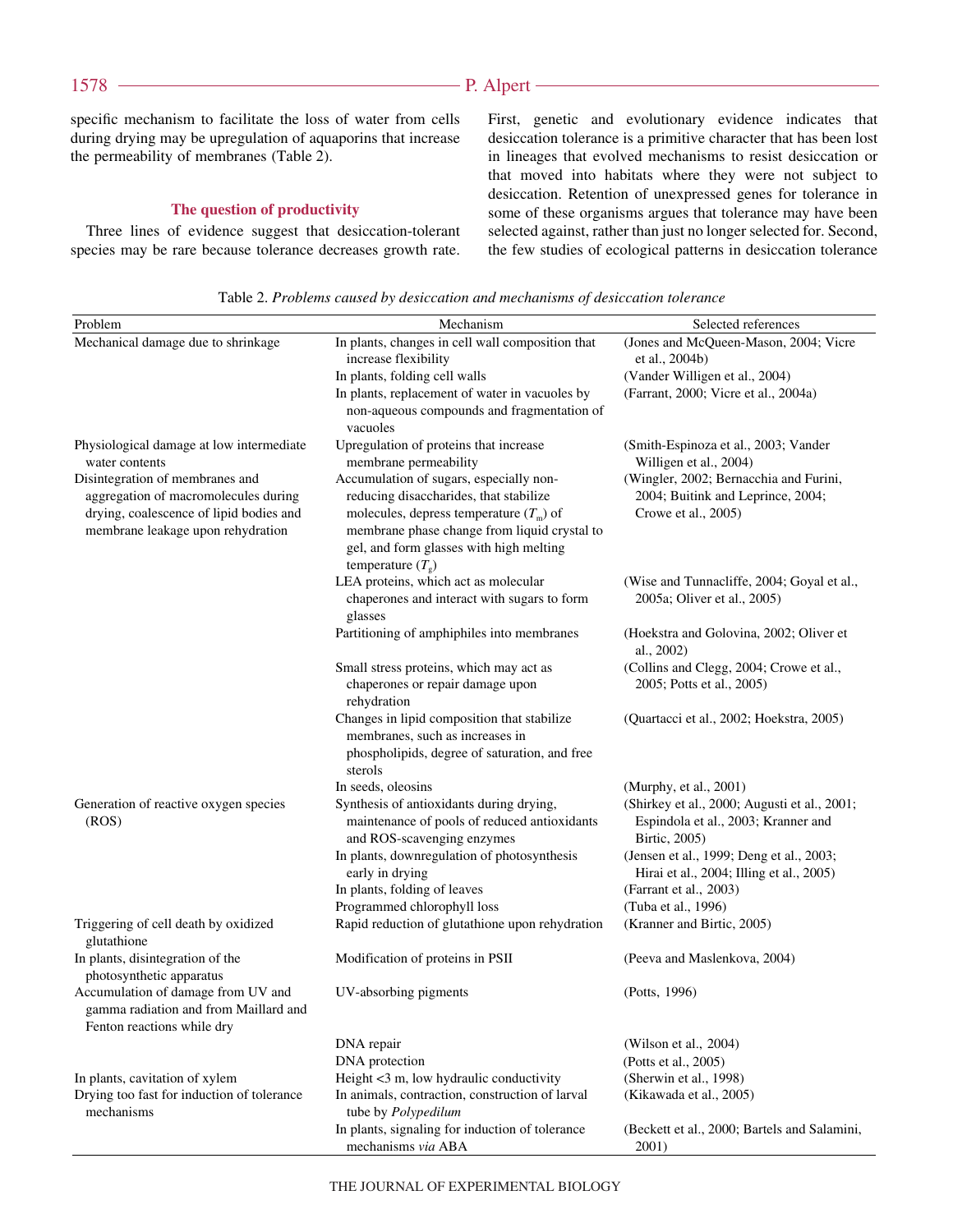

Fig. 2. Adult animals in three phyla tolerate desiccation; all ball or curl up as they dry: (A) scanning electron micrographs (SEMs) of the rotifer *Macrotrachela quadricornifera* hydrated (length 0.2 mm) and desiccated; (B) light micrograph and photo of the tardigrade *Richtersius coronifer*; (C) active adults of the nematode *Scottnema lindsayae*  $(50\times);$  (D) SEM  $(1600\times)$  of a desiccated nematode, *Acrobeloides* sp. Photos by Giulio Melone (A), Ingemar Jönsson (B), Amy Treonis (C) and Diana Wall (D).

are consistent with the hypothesis that tolerant species are poor competitors. Tendency for desiccation-sensitive species to replace desiccation-tolerant ones along gradients of increasing water availability could be due to faster growth and reproduction of sensitive species in habitats where sensitive species can survive. Third, mechanisms of tolerance appear likely to constrain growth. Some mechanisms may conflict with resource acquisition and others may require the allocation of resources away from growth.

#### *Selection against tolerance?*

Tolerance of desiccation may be a very ancient trait in living things. Phylogenetic analyses and comparative surveys suggest that tolerance is an ancestral character in land plants or their spores (Oliver et al., 2005) and in bdelloid rotifers (Ricci, 1998). Late embryogenesis abundant (LEA) genes, named after their association with the onset of desiccation tolerance in seeds, have been found in tolerant mosses, bacteria, yeasts, nematodes and possibly algae (Li et al., 1998; Garay-Arroyo et al., 2000; Alpert and Oliver, 2002; Wise and Tunnacliffe, 2004). Some LEA genes appear to be homologous in microbes, plants and animals (Wise and Tunnacliffe, 2004). This suggests that desiccation tolerance evolved before the divergence of these kingdoms or that the genetic potential for tolerance is extremely widespread among organisms. In either case, it is the absence, more than the presence, of tolerance that demands explanation.

There is evidence from plants that desiccation tolerance is lost when organisms are no longer subject to desiccation, even when the genes for tolerance are still present. Tolerance in

adult land plants may have been lost when the evolution of vascular water transport from roots to shoots permitted adults to resist desiccation (Oliver et al., 2005). Tolerance was conserved in seeds and spores, which were still subject to desiccation, and the genes needed for desiccation tolerance may be present in most desiccation-sensitive adult plants but either not expressed or recruited to other functions (Bartels and Salamini, 2001; Zeng and Kermode, 2004). This may explain why plants have apparently been able to re-evolve tolerance at



Fig. 3. In animals that have skeletons as adults, desiccation tolerance is restricted to juvenile stages: (A) SEM of a tolerant, encysted gastrula (diameter, 0.2 mm) of the brine shrimp *Artemia franciscana*; (B) desiccation-sensitive, adult *A. franciscana* (length ~1 mm); (C) active and desiccated larvae of the fly *Polypedilum vanderplanki*. Photos by James Clegg (A,B) and Takashi Okuda (C).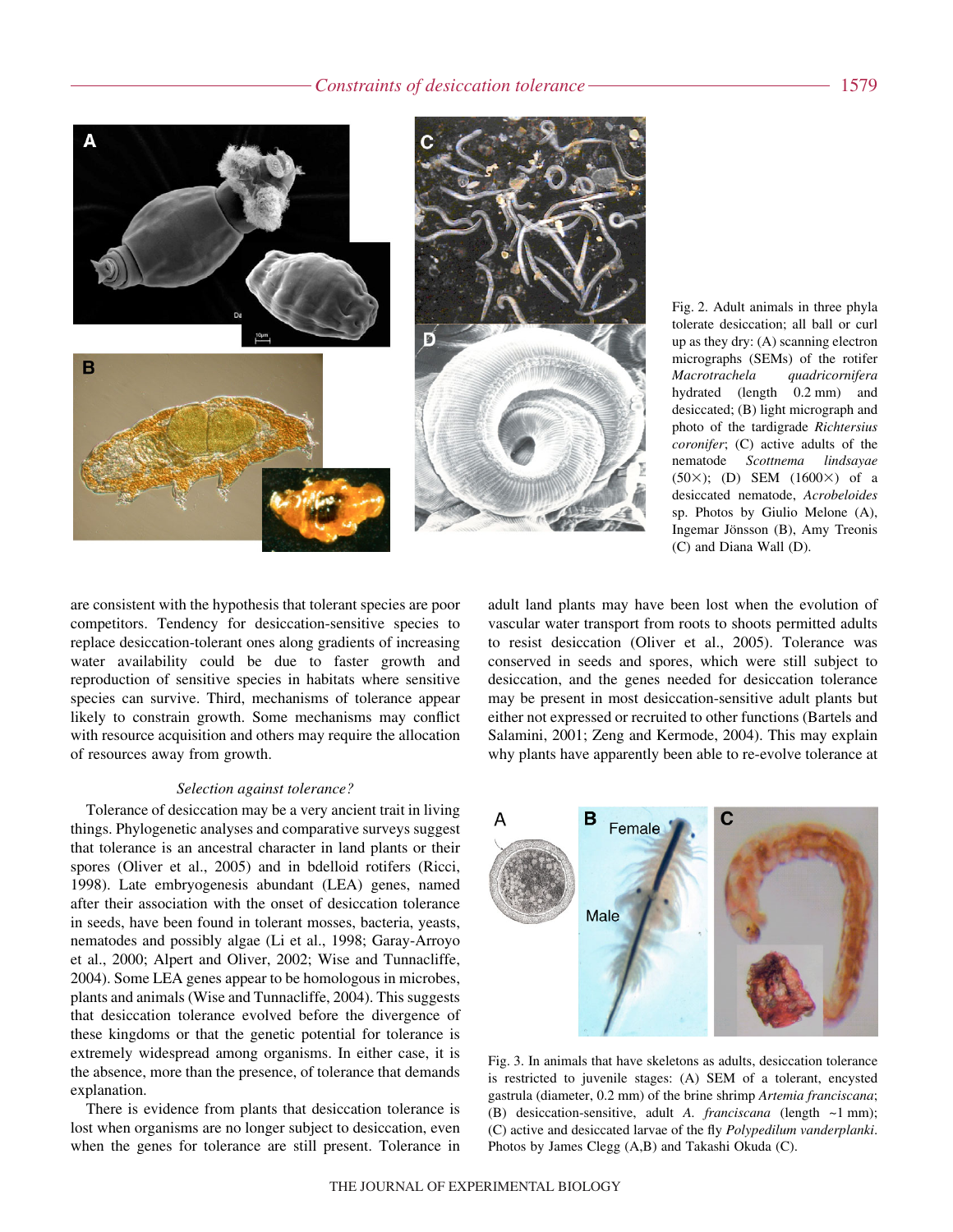

Fig. 4. Leaves of the desiccation-tolerant, herbaceous plant *Craterostigma wilmsii* curl as they dry (A). However, woody stems of the tolerant shrub *Myrothamnus flabellifolius* change little in shape (B). Photos by Jill Farrant.

least 12 times (Illing et al., 2005; Oliver et al., 2005). Selection for re-evolution may have occurred as various lineages spread into extremely dry habitats where they could not resist desiccation, such as onto rock outcrops in the tropics (Porembski and Barthlott, 2000). Re-evolution of tolerance in adults may be mainly a matter of changes in regulatory genes (Bartels and Salamini, 2001) and thus a case of evolution of development.

There is some evidence for selection on desiccation tolerance in animals, mainly rotifers and tardigrades. The bdelloid rotifers that have lost desiccation tolerance are all fully aquatic, although not all aquatic species are sensitive (Ricci, 1998). A model of survival and reproduction of intertidal tardigrades found that the evolution of tolerance depended upon whether sensitive animals experience lethal desiccation (Jönsson and Järemo, 2003). Other theoretical considerations (Jönsson, 2005) and empirical comparisons (Ricci and Caprioli, 2005) suggest that low fecundity is associated with tolerance. These reports are at least consistent with loss of desiccation tolerance when animals can avoid desiccation.

#### *Tolerance versus competitiveness?*

The relative dearth of desiccation-tolerant organisms in habitats where water availability is high (Alpert, 2005) could be due to competition with desiccation-sensitive organisms, if there is a trade-off between tolerance and competitive ability. Apparent trade-offs between tolerance and relative competitive ability have been reported in systems as diverse as tolerance of disturbance by microbes (Buckling et al., 2000), tolerance of high temperature by ants (Bestelmeyer, 2000) and tolerance

of salinity and drought by plants (Crain et al., 2004; Liancourt et al., 2005). There seem to have been no direct tests for a trade-off between competitive ability and desiccation tolerance, but there is a small amount of indirect evidence for such a trade-off in plants: succession from tolerant algae to sensitive plants in lakes after stabilisation of the water level (Van Geest et al., 2005) and apparent niche partitioning between flowering plants that differ in desiccation tolerance (Heilmeier et al., 2005).

A plausible reason for competitive inferiority of desiccationtolerant organisms could be a trade-off between tolerance and growth or reproduction. Competitive ability is often positively associated with productivity, and maximum rate of growth or reproduction is often negatively associated with different types of tolerance or resistance, such as salt, drought and shade tolerance in plants (Houle, 2002; Silvertown, 2004), resistance to herbivory (Prittinen et al., 2003), cadmium tolerance in fish (Xie and Klerks, 2004), immune response in birds (Ardia, 2005) and resistance of tadpoles to predators (Relyea and Auld, 2005). There appear to have been no direct tests for a trade-off between desiccation tolerance and productivity in either animals or flowering plants, but there are a few preliminary tests from mosses. Of two arctic stream mosses, the more desiccationtolerant moss showed a lower maximum rate of photosynthesis and less increase in growth in response to the addition of a limiting nutrient (Arscott et al., 2000). Of two other mosses, the more tolerant was less productive (Bates and Bakken, 1998).

## *Possible mechanistic conflicts between tolerance and productivity*

Although negative association between traits such as desiccation tolerance and productivity can point to trade-offs, knowledge of the mechanisms that underlie these associations is needed to confirm trade-offs (Restif and Koella, 2004). Growing understanding of the mechanisms of tolerance suggests that desiccation tolerance and productivity might show two common types of trade-off (Angilletta et al., 2002): avoidance of mortality *versus* acquisition of resources, and allocation of resources between competing functions.

At least five mechanisms of tolerance (Table 2) seem likely to conflict with rate or time available for resource acquisition: inducible shutdown of metabolism, recovery after rehydration, decreased membrane fluidity, hormonal mediation, and reduced threshold for cavitation, i.e. the formation of gas-filled spaces that interrupt water flow in the xylem of plants. Because different components of metabolism differ in their sensitivity to desiccation, damaging metabolic imbalances can occur during drying. For instance, interruption of electron transport chains and of transfer of absorbed light energy to photosynthesis generate reactive oxygen species (ROS), which can destroy virtually all cell components (Kranner and Birtic, 2005). Together with the need to induce protection against loss of proteins and membranes, this may be why various tolerant plants begin to shut down metabolism early in drying (Collett et al., 2003; Hirai et al., 2004; Illing et al., 2005), at the expense of time available for growth.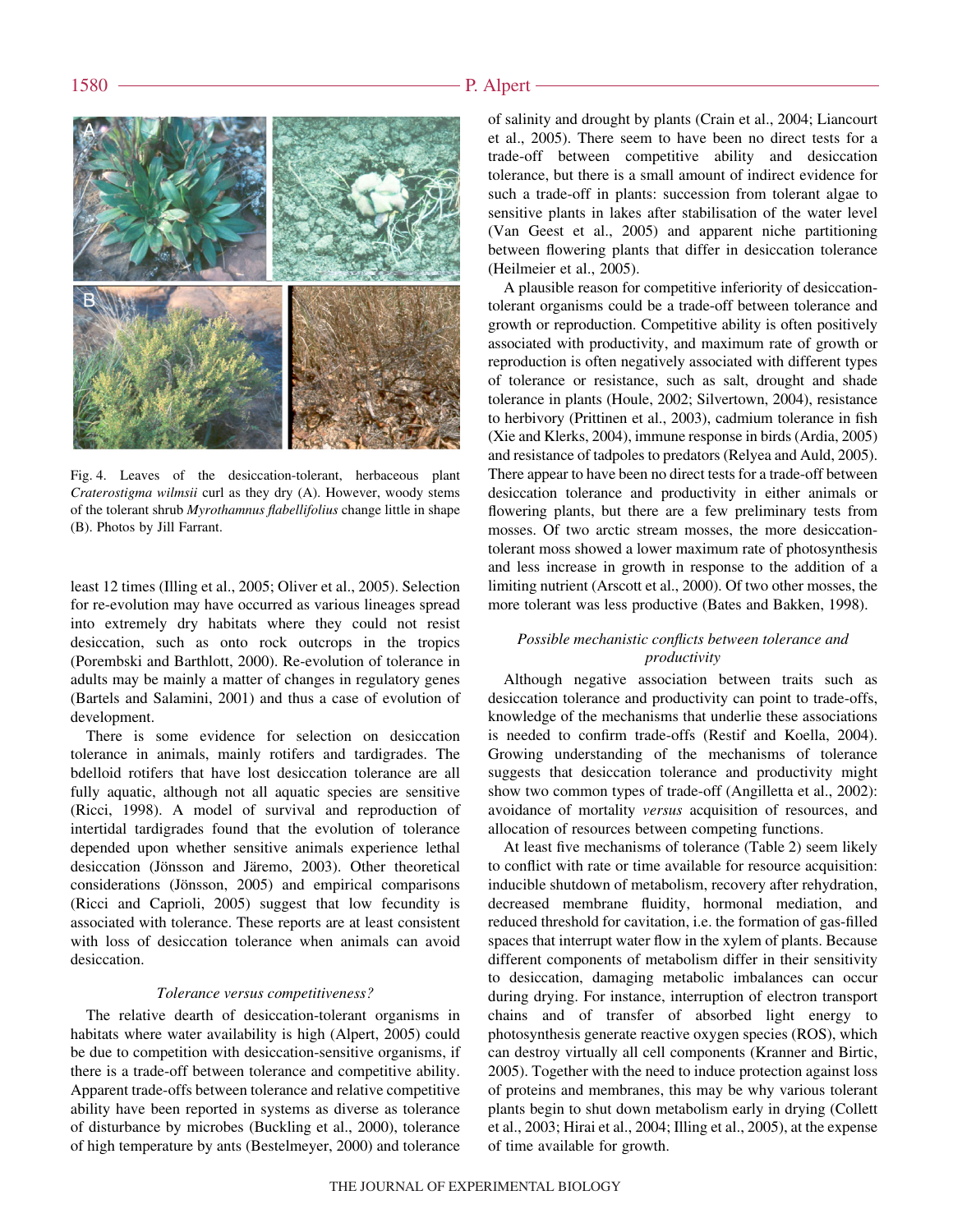Recovery of function after desiccation and rehydration also takes time away from growth, particularly in vascular plants. Time for recovery varies from minutes in some mosses that have been dry for a few days to about an hour in the larva of *Polypedilum* and about 1–2 days in most flowering plants (Alpert, 2000; Kikawada et al., 2005). The effectiveness of some protections against damage during desiccation appears to trade off against rate of recovery. For example, programmed chlorophyll loss may be a very effective protection against the absorption of excess light energy but slow recovery of photosynthetic capacity (Sherwin and Farrant, 1996; Tuba et al., 1996). One disadvantage of desiccation tolerance in seeds is slow germination and establishment compared with sensitive seeds (Tweddle et al., 2003).

In at least some mosses and flowering plants, the hormone abscisic acid (ABA) serves as a signal for induction of desiccation tolerance (Beckett et al., 2000; Bartels and Salamini, 2001). Since ABA also tends to slow growth in plants (Farnsworth, 2004), this may build in a conflict between tolerance and growth. There is evidence for such a conflict in ABA-mediated differences in drought tolerance and reproductive output in desiccation-sensitive plants (Heschel and Hausmann, 2001). Other hormones with multiple effects are known to mediate trade-offs in animals, such as between resistance to parasites and breeding behavior in birds (Mougeot et al., 2005) and between flight capability and early fecundity in crickets (Zera and Zhao, 2004). However, there seems to be no research yet on the potential role of hormones in desiccation tolerance in animals.

Survival at low levels of resource availability is sometimes negatively associated with maximum rate of resource use and therefore of growth in both plants and animals (Sack et al., 2003; Heideman et al., 2005; Hoffmann et al., 2005). For example, some shade-tolerant plants have a low rate of respiration (Sack et al., 2003), which reduces both likelihood of exhausting reserves in low light and rate of growth in high light. A low rate of respiration in desiccation-tolerant organisms could decrease generation of ROS by mitochondria during drying and rehydration (Hoekstra, 2005) but also limit rate of growth. Deterioration of membranes appears to limit the time that various tolerant organisms can survive in the dry state (Hoekstra, 2005), and long survival is associated with a high degree of saturation of fatty acids in membranes (Table 2). This can decrease membrane mobility, which may both stabilize membranes and limit the rate of membrane transport and cellular growth (Hoekstra, 2005); another advantage of having highly saturated fatty acids may be that polyunsaturated ones are more liable to oxidation. One mechanism for a tradeoff between minimum water requirements and maximum water use in plants is diameter of xylem vessels. Large vessels conduct more efficiently and permit more rapid growth but are also more subject to cavitation during drought. There is evidence for a trade-off between efficiency and safety in some plant species, with populations from drier habitats having smaller vessels (Verheyden et al., 2005). Hydraulic conductivity in the desiccation-tolerant shrub *Myrothamnus*

*flabellifolius* is among the lowest reported in angiosperms (Sherwin et al., 1998), suggesting that desiccation tolerance in plants may trade off against efficiency of water transport.

At least four mechanisms of desiccation tolerance could allocate resources away from growth: accumulation of sugars, synthesis of proteins, upregulation of antioxidants, and the need to repair damage accumulated while dry (Table 2). Sugars may accumulate to very high levels. For example, sugars associated with desiccation tolerance can make up over 40% of the mass of the tolerant plant *Craterostigma plantagineum* (Norwood et al., 2003; Bartels, 2005). In some tolerant species, desiccation induces the expression of hundreds of genes, including LEA genes, whose proteins may act as chaperones for other proteins and interact with sugar to immobilize dry cytoplasm (Goyal et al., 2005a), and small stress proteins that can increase the effectiveness of LEA proteins and trehalose (Crowe et al., 2005; Ma et al., 2005). Antioxidants such as glutathione and enzymes that scavenge ROS such as superoxide dismutase are a major defense against ROS in desiccation-tolerant organisms (Shirkey et al., 2000; Kranner and Birtic, 2005).

The synthesis of these sugars, proteins and antioxidants could subtract from energy and resources available for growth. There is evidence that cycles of desiccation and rehydration deplete energy resources in tardigrades and nematodes (Jönsson, 2005), although this does not seem to be true in rotifers (Ricci and Caprioli, 2005), whose fecundity may actually decrease when they are not subjected to cycles of drying. There has apparently been no work on possible tradeoffs between desiccation tolerance and escape from predators, although carotenoids seem to increase immune resistance as ROS scavengers but may increase conspicuousness and hence predation in copepods (Van der Veen, 2005).

Recovery from desiccation is associated with a burst of respiration in mosses and lichens (Alpert, 2000); this may be both a symptom of damage and requirement for repair. Mosses may rely more heavily upon repair for tolerance than most organisms (Oliver et al., 2000), but all tolerant organisms are subject to damage to DNA and other cell components from radiation and have limited or no ability to repair the damage until metabolism restarts. The need for effective repair mechanisms may help explain the high tolerance of some tardigrades and bacteria to both desiccation and radiation (Cox and Battista, 2005; Jönsson, 2005). In environments where an organism must tolerate desiccation to survive, loss of potential for growth due to allocation of resources away from growth to mechanisms of tolerance may be relatively unimportant. However, if there is a trade-off between rapid growth and tolerance, selection for growth might favor loss of tolerance in environments where desiccation can be avoided.

#### **Conclusions**

Although physical constraints may explain why desiccationtolerant animals are small, physiological ones may explain why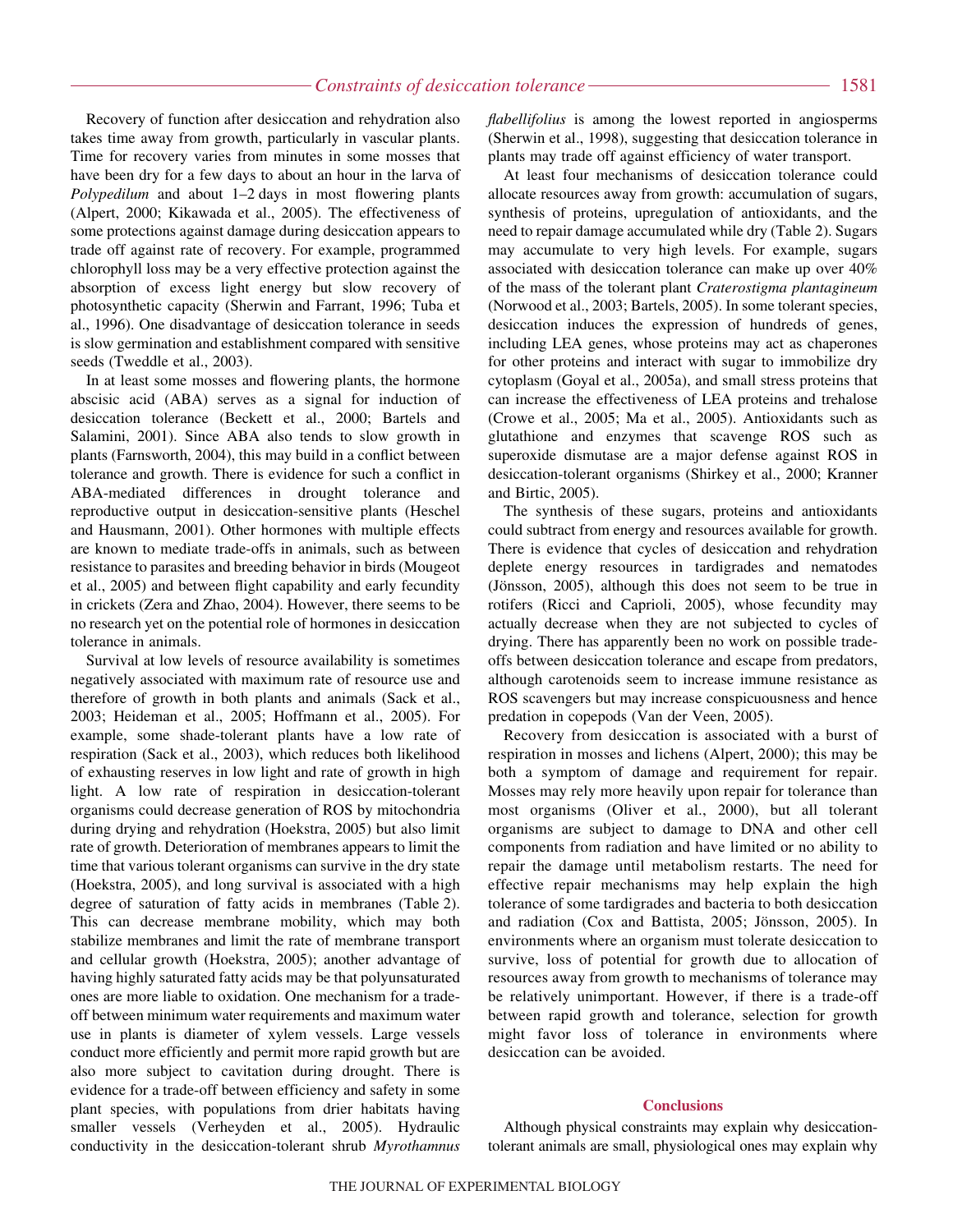desiccation tolerance is not more common. There is ample reason to suspect that tolerance of desiccation by animals and plants may constrain their growth and reproduction. However, there have been almost no direct tests for association between high tolerance and low productivity or competitive ability, or for effects of mechanisms of tolerance on growth or reproduction. Research on animals has been especially lacking. One scientific reason for pursuing this research now is to elucidate the relationship between tolerance and growth. One societal reason is that understanding the basis for trade-offs between desiccation tolerance and productivity might allow genetic engineers to at least partly uncouple tolerance from slow growth and to engineer tolerant, productive crops. For example, it might be relatively simple to bypass ABA as a mechanism for induction of tolerance and avoid its tendency to slow growth (Bartels and Salamini, 2001). In a recent effort to improve crop production in Ethiopia, high-yielding varieties of barley were developed (Sinebo, 2005). However, they outgrew traditional varieties only in years when water was plentiful, i.e. in the absence of drought.

Thanks to fellow participants in the symposia on desiccation tolerance at the 1999 International Botanical Congress, at the 2005 meeting of the Society for Integrative Biology, and at Botany 2005 for their insights and research, which form much of the basis for this commentary. Thanks in particular to Jim Clegg for comments on a previous draft. This is Contribution No. 2316 from the University of California Bodega Marine Laboratory.

#### **References**

- **Abe, S., Kurashima, A., Yokohama, Y. and Tanaka, J.** (2001). The cellular ability of desiccation tolerance in Japanese intertidal seaweeds. *Botanica Marina* **44**, 125-131.
- **Alpert, P.** (2000). The discovery, scope, and puzzle of desiccation tolerance in plants. *Plant Ecol*. **151**, 5-17.
- **Alpert, P.** (2005). The limits and frontiers of desiccation-tolerant life. *Integr. Comp. Biol.* **45**, 685-695.
- **Alpert, P. and Oliver, M. J.** (2002). Drying without dying. In *Desiccation and Survival in Plants: Drying Without Dying* (ed. M. Black and H. W. Prichard), pp. 3-43. Wallingford, UK: CAB International.
- **Angilletta, M. J., Niewiarowski, P. H. and Navas, C. A.** (2002). The evolution of thermal physiology in ectotherms. *J. Therm. Biol.* **27**, 249-268.
- **Ardia, D. R.** (2005). Tree swallows trade off immune function and reproductive effort differently across their range. *Ecology* **86**, 2040-2046.
- **Arscott, D. B., Bowden, W. B. and Finlay, J. C.** (2000). Effects of desiccation and temperature/irradiance on the metabolism of 2 arctic stream bryophyte taxa. *J. N. Am. Benthol. Soc.* **19**, 263-273.
- **Augusti, A., Scartazza, A., Navari-Izzo, F., Sgherri, C. L. M., Stevanovic, B. and Brugnoli, E.** (2001). Photosystem II photochemical efficiency, zeaxanthin and antioxidant contents in the poikilohydric *Ramonda serbica* during dehydration and rehydration. *Photosyn. Res.* **67**, 79-88.
- **Bartels, D.** (2005). Desiccation tolerance studied in the resurrection plant, *Craterostigma plantagineum*. *Integr. Comp. Biol.* **45**, 696-701.
- **Bartels, D. and Salamini, F.** (2001). Desiccation tolerance in the resurrection plant *Craterostigma plantagineum*: a contribution to the study of drought tolerance at the molecular level. *Plant Physiol.* **127**, 1346-1353.
- **Bates, J. W. and Bakken, S.** (1998). Nutrient retention, desiccation, and recycling. In *Bryology for the Twenty-first Century* (ed. J. W. Bates, N. W. Ashton and J. G. Duckett), pp. 293-304. Leeds, UK: W. S. Mancy & Son.
- **Beckett, R. P., Csintalan, Z. and Tuba, Z.** (2000). ABA treatment increases both the desiccation tolerance of photosynthesis, and nonphotochemical quenching in the moss *Atrichum undulatum*. *Plant Ecol.* **151**, 65-71.
- **Berjak, P. and Pammenter, N. W.** (2001). Seed recalcitrance current perspectives. *S. Afr. J. Bot.* **67**, 79-89.
- **Bernacchia, G. and Furini, A.** (2004). Biochemical and molecular responses to water stress in resurrection plants. *Physiol. Plantarum* **121**, 175-181.
- **Bestelmeyer, B. T.** (2000). The trade-off between thermal tolerance and behavioural dominance in a subtropical South American ant community. *J. Anim. Ecol.* **69**, 998-1009.
- **Billi, D. and Potts, M.** (2002). Life and death of dried prokaryotes. *Res. Microbiol.* **153**, 7-12.
- **Billi, D., Wright, D. J., Helm, R. F., Prickett, T., Potts, M. and Crowe, J. H.** (2000). Engineering desiccation tolerance in *Escherichia coli*. *Appl. Environ. Microbiol.* **66**, 1680-1684.
- **Breeuwer, P., Lardeau, A., Peterz, M. and Joosten, H. M.** (2003). Desiccation and heat tolerance of *Enterobacter sakazakii*. *J. Appl. Microbiol.* **95**, 967-973.
- **Buckling, A., Kassen, R., Bell, G. and Rainey, P. B.** (2000). Disturbance and diversity in experimental microcosms. *Nature* **408**, 961-964.
- **Buedel, B., Porembski, S. and Barthlott, W.** (2002). Cyanobacteria of inselbergs in the Atlantic rainforest zone of eastern Brazil. *Phycologia* **41**, 498-506.
- **Buitink, J. and Leprince, O.** (2004). Glass formation in plant anhydrobiotes: survival in the dry state. *Cryobiology* **48**, 215-228.
- **Clegg, J. S.** (1973). Do dried cryptobiotes have a metabolism? In *Anhydrobiosis* (ed. J. H. Crowe and J. S. Clegg), pp. 141-146. Stroudsburg, PA: Dowden, Hutchinson and Ross.
- **Clegg, J. S.** (2005). Desiccation tolerance in encysted embryos of the animal extremophile, *Artemia*. *Integr. Comp. Biol.* **45**, 715-724.
- **Collett, H., Butowt, R., Smith, J., Farrant, J. and Illing, N.** (2003). Photosynthetic genes are differentially transcribed during the dehydration– rehydration cycle in the resurrection plant, *Xerophyta humilis*. *J. Exp. Bot.* **54**, 2593-2595.
- **Collins, C. H. and Clegg, J. S.** (2004). A small heat-shock protein, p26, from the crustacean *Artemia* protects mammalian cells (Cos-1) from oxidative damage. *Cell Biol. Int.* **28**, 449-455.
- **Cox, M. M. and Battista, J. R.** (2005). *Deinococcus radiodurans* the consummate survivor. *Nat. Rev. Microbiol.* **3**, 882-892.
- **Crain, C. M., Silliman, B. R., Bertness, S. L. and Bertness, M. D.** (2004). Physical and biotic drivers of plant distribution across estuarine salinity gradients. *Ecology* **85**, 2539-2549.
- **Crowe, J. H., Crowe, L. M., Wolkers, W. F., Oliver, A. D., Ma, X., Auh, J.-H., Tang, M., Zhu, S., Norris, J. and Tablin, F.** (2005). Stabilization of dry mammalian cells: lessons from nature. *Integr. Comp. Biol.* **45**, 810- 820.
- **de la Torre, J. R., Goebel, B. M., Friedmann, E. I. and Pace, N. R.** (2003). Microbial diversity of cryptoendolithic communities from the McMurdo Dry Valleys, Antarctica. *Appl. Environ. Microbiol.* **69**, 3858-3867.
- **Deng, X., Hu, Z. A., Wang, H. X., Wen, X. G. and Kuang, T. Y.** (2003). A comparison of photosynthetic apparatus of the detached leaves of the resurrection plant *Boea hygrometrica* with its non-tolerant relative *Chirita heterotrichia* in response to dehydration and rehydration. *Plant Sci.* **165**, 851-861.
- **Dickie, J. B. and Prichard, H. W.** (2002). Systematic and evolutionary aspects of desiccation tolerance in seeds. In *Desiccation and Survival in Plants: Drying Without Dying* (ed. M. Black and H. W. Prichard), pp. 239- 259. Wallingford, UK: CAB International.
- **Elbein, A. D., Pan, Y. T., Pastuszak, I. and Carroll, D.** (2003). New insights on trehalose: a multifunctional molecule. *Glycobiology* **13**, 17R-27R.
- **Espindola, A. D., Gomes, D. S., Panek, A. D. and Eleutherio, E. C. A.** (2003). The role of glutathione in yeast dehydration tolerance. *Cryobiology* **47**, 236-241.
- **Farnsworth, E.** (2004). Hormones and shifting ecology throughout plant development. *Ecology* **85**, 5-15.
- **Farrant, J. M.** (2000). A comparison of mechanisms of desiccation tolerance among three angiosperm resurrection plant species. *Plant Ecol.* **151**, 29-39.
- **Farrant, J. M., Vander Willigen, C., Loffell, D. A., Bartsch, S. and Whittaker, A.** (2003). An investigation into the role of light during desiccation of three angiosperm resurrection plants. *Plant Cell Environ.* **26**, 1275-1286.
- **Garay-Arroyo, A., Colmenero-Flores, J. M., Garciarrubio, A. and Covarrubias, A. A.** (2000). Highly hydrophilic proteins in prokaryotes and eukaryotes are common during conditions of water deficit. *J. Biol. Chem.* **275**, 5668-5674.
- **Goyal, K., Walton, L. J., Browne, J. A., Burnell, A. M. and Tunnacliffe,**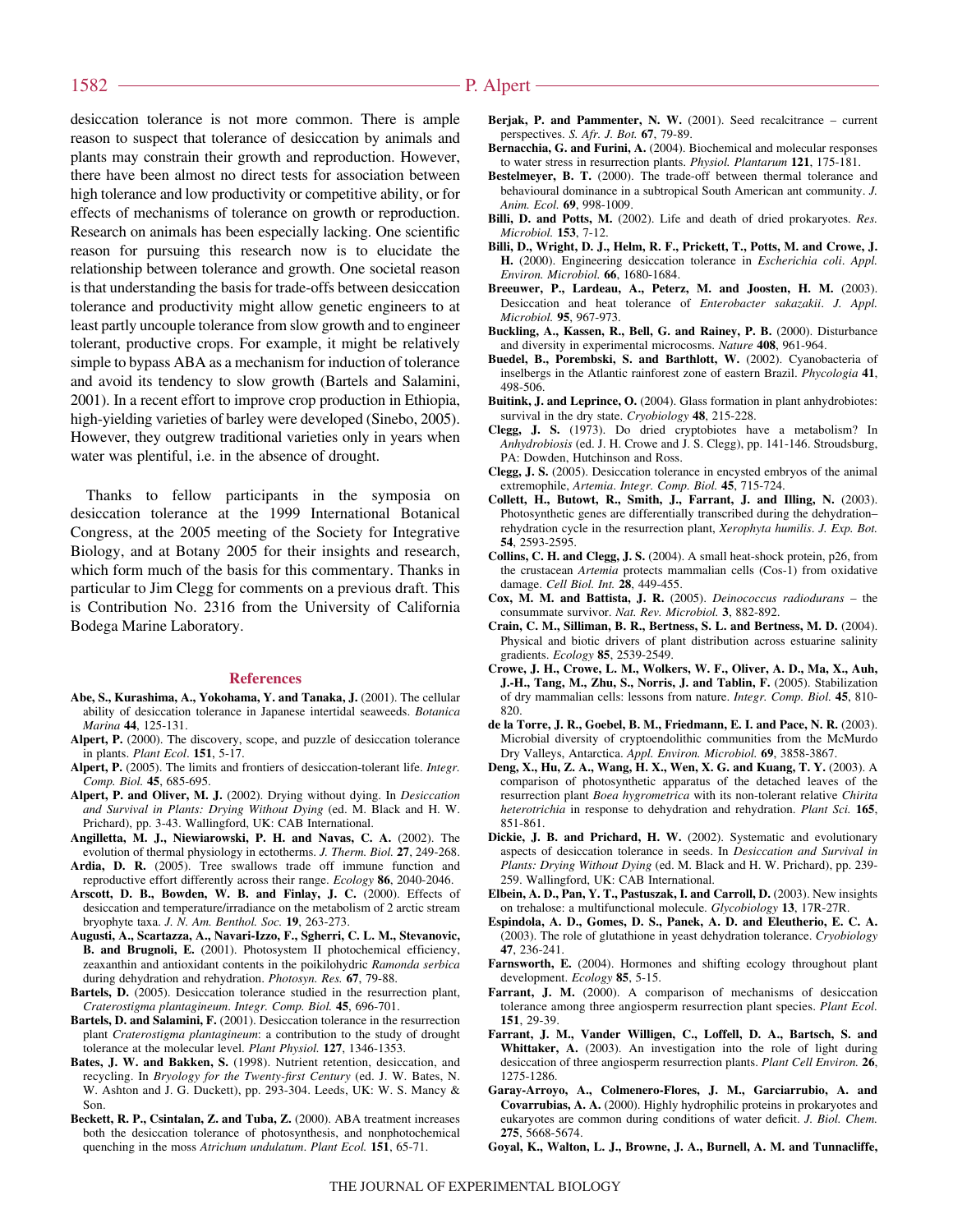**A.** (2005a). Molecular anhydrobiology: identifying molecules implicated in invertebrate anhydrobiosis. *Integr. Comp. Biol.* **45**, 702-709.

- **Goyal, K., Walton, L. J. and Tunnacliffe, A.** (2005b). LEA proteins prevent protein aggregation due to water stress. *Biochem. J.* **388**, 151- 157.
- **Guidetti, R. and Jonsson, K. I.** (2002). Long-term anhydrobiotic survival in semi-terrestrial micrometazoans. *J. Zool.* **257**, 181-187.
- **Guo, N., Puhlev, I., Brown, D. R., Mansbridge, J. and Levine, F.** (2000). Trehalose expression confers desiccation tolerance on human cells. *Nat. Biotechnol.* **18**, 168-171.
- **Heideman, P. D., Rightler, M. and Sharp, K.** (2005). A potential microevolutionary life-history trade-off in white-footed mice (*Peromyscus leucopus*). *Funct. Ecol.* **19**, 331-336.
- **Heilmeier, H., Durka, W., Woitke, M. and Hartung, W.** (2005). Ephemeral pools as stressful and isolated habitats for the endemic aquatic resurrection plant *Chamaegigas intrepidus*. *Phytocoenologia* **35**, 449-468.
- **Heschel, M. S. and Hausmann, N. J.** (2001). Population differentiation for abscisic acid responsiveness in *Impatiens capensis* (Balsaminaceae). *Int. J. Plant Sci.* **162**, 1253-1260.
- **Hirai, M., Yamakawa, R., Nishio, J., Yamaji, T., Kashino, Y., Koike, H. and Satoh, K.** (2004). Deactivation of photosynthetic activities is triggered by loss of a small amount of water in a desiccation-tolerant cyanobacterium, *Nostoc commune*. *Plant Cell Physiol.* **45**, 872-878.
- **Hoekstra, F. A.** (2002). Pollen and spores: desiccation tolerance in pollen and the spores of lower plants and fungi. In *Desiccation and Survival in Plants: Drying Without Dying* (ed. M. Black and H. W. Prichard), pp. 185-205. Wallingford, UK: CAB International.
- **Hoekstra, F. A.** (2005). Differential longevities in desiccated anhydrobiotic plant systems. *Integr. Comp. Biol.* **45**, 725-733.
- **Hoekstra, F. A. and Golovina, E. A.** (2002). The role of amphiphiles. *Comp. Biochem. Physiol.* **131A**, 527-533.
- **Hoffmann, A. A., Hallas, R., Anderson, A. R. and Telonis-Scott, M.** (2005). Evidence for a robust sex-specific trade-off between cold resistance and starvation resistance in *Drosophila melanogaster*. *J. Evol. Biol.* **18**, 804-810.
- **Houle, G.** (2002). Trade-off between growth ability and stress tolerance in *Leymus mollis* (Poaceae) along a subarctic coastal dune sequence in northern Quebec. *Can. J. Bot.* **80**, 869-874.
- **Illing, N., Denby, K. J., Collett, H., Shen, A. and Farrant, J. M.** (2005). The signature of seeds in resurrection plants: a molecular and physiological comparison of desiccation tolerance in seeds and vegetative tissues. *Integr. Comp. Biol.* **45**, 771-787.
- **Jensen, M., Chakir, S. and Feige, G. B.** (1999). Osmotic and atmospheric dehydration effects in the lichens *Hypogymnia physodes*, *Lobaria pulmonaria*, and *Peltigera aphthosa*: an *in vivo* study of the chlorophyll fluorescence induction. *Photosynthetica* **37**, 393-404.
- **Jones, L. and McQueen-Mason, S.** (2004). A role for expansins in dehydration and rehydration of the resurrection plant *Craterostigma plantagineum*. *FEBS Lett.* **559**, 61-65.
- **Jönsson, K. I.** (2005). The evolution of life histories in holo-anhydrobiotic animals: a first approach. *Integr. Comp. Biol.* **45**, 764-770.
- **Jönsson, K. I. and Järemo, J.** (2003). A model on the evolution of cryptobiosis. *Ann. Zool. Fenn.* **40**, 331-340.
- **Kappen, L. and Valladares, F.** (1999). Opportunistic growth and desiccation tolerance: the ecological success of poikilohydrous autotrophs. In *Handbook of Functional Plant Ecology* (ed. F. I. Pugnaire and F. Valladares), pp. 10- 80. New York: Marcel Dekker.
- **Keilin, D.** (1959). The problem of anabiosis or latent life: history and current concept. *Proc. R. Soc. Lond. B Biol. Sci.* **150**, 149-191.
- **Kikawada, T., Minakawa, N., Watanabe, M. and Okuda, T.** (2005). Factors inducing successful anhydrobioisis in the African chironomid *Polypedilum vanderplanki*: significance of the larval tubular nest. *Integr. Comp. Biol.* **45**, 710-714.
- **Kranner, I. and Birtic, S.** (2005). A modulating role for antioxidants in desiccation tolerance. *Integr. Comp. Biol.* **45**, 734-740.
- **Li, R., Brawley, S. H. and Close, T. J.** (1998). Proteins immunologically related to dehydrins in fucoid algae. *J. Phycol.* **34**, 642-650.
- **Liancourt, P., Callaway, R. M. and Michalet, R.** (2005). Stress tolerance and competitive-response ability determine the outcome of biotic interactions. *Ecology* **86**, 1611-1618.
- **Ma, X., Jamil, K., MacRae, T. H., Clegg, J. S., Russell, J. M., Villeneuve, T. S., Euloth, M., Sun, Y., Crowe, J. H., Tablin, F. et al.** (2005). A small stress protein acts synergistically with trehalose to confer desiccation tolerance on mammalian cells. *Cryobiology* **51**, 15-28.

**Mazur, P.** (1968). Survival of fungi after freezing and desiccation. In *The*

*Fungi* (ed. G. C. Ainsworth and A. L. Sussman), pp. 325-394. London: Academic Press.

- **Mitchell, S. A.** (1990). Factors affecting the hatching of *Streptocephalus macrourus* Daday (Crustacea; Eubranchiopoda) eggs. *Hydrobiologia* **194**, 13-22.
- **Mougeot, F., Redpath, S. M., Piertney, S. B. and Hudson, P. J.** (2005). Separating behavioral and physiological mechanisms in testosteronemediated trade-offs. *Am. Nat.* **166**, 158-168.
- **Murphy, D. J., Hernandez-Pinzon, I. and Patel, K.** (2001). Role of lipid bodies and lipid-body proteins in seeds and other tissues. *J. Plant Physiol.* **158**, 471-478.
- **Norwood, M., Toldi, O., Richter, A. and Scott, P.** (2003). Investigation into the ability of roots of the poikilohydric plant *Craterostigma plantagineum* to survive dehydration stress. *J. Exp. Bot.* **54**, 2313-2321.
- **Oliver, A. D., Leprince, O., Wolkers, W. F., Hincha, D. K., Heyer, A. G. and Crowe, J. H.** (2001). Non-disaccharide-based mechanisms of protection during drying. *Cryobiology* **43**, 151-167.
- **Oliver, A. E., Hincha, D. K. and Crowe, J. H.** (2002). Looking beyond sugars: the role of amphiphilic solutes in preventing adventitious reactions in anhydrobiotes at low water contents. *Comp. Biochem. Physiol.* **131A**, 515-525.
- **Oliver, M. J., Tuba, Z. and Mishler, B. D.** (2000). The evolution of vegetative desiccation tolerance in land plants. *Plant Ecol.* **151**, 85-100.
- **Oliver, M. J., Velten, J. and Mishler, B.** (2005). Desiccation tolerance in bryophytes: a reflection of the primitive strategy for plant survival in dehydrating habitats? *Integr. Comp. Biol.* **45**, 788-799.
- Peeva, V. and Maslenkova, L. (2004). Thermoluminescence study of photosystem II activity in *Haberlea rhodopensis* and spinach leaves during desiccation. *Plant Biol.* **6**, 319-324.
- **Pence, V. C.** (2000). Cryopreservation of *in vitro* grown fern gametophytes. *Am. Fern J.* **90**, 16-23.
- Porembski, S. and Barthlott, W. (2000). Granitic and gneissic outcrops (inselbergs) as centers of diversity for desiccation-tolerant vascular plants. *Plant Ecol.* **151**, 19-28.
- **Potts, M.** (1996). The anhydrobiotic cyanobacterial cell. *Physiol. Plantarum* **97**, 788-794.
- **Potts, M.** (2001). Desiccation tolerance: a simple process? *Trends Microbiol.* **9**, 553-559.
- **Potts, M., Slaughter, S. M., Hunneke, F.-U., Garst, J. F. and Helm, R. F.** (2005). Desiccation tolerance of prokaryotes: application of principles to human cells. *Integr. Comp. Biol.* **45**, 800-809.
- **Prittinen, K., Pusenius, J., Koivunoro, K. and Roininen, H.** (2003). Genotypic variation in growth and resistance to insect herbivory in silver birch (*Betula pendula*) seedlings. *Oecologia* **137**, 572-577.
- **Proctor, M. C. F.** (2003). Comparative ecophysiological measurements on the light responses, water relations and desiccation tolerance of the filmy ferns *Hymenophyllum wilsonii* Hook. and *H. tunbrigense* (L.) Smith. *Ann. Bot.* **91**, 717-727.
- **Proctor, M. C. F. and Tuba, Z.** (2002). Poikilohydry and homoihydry: antithesis or spectrum of possibilities? *New Phytol.* **156**, 327-349.
- **Quartacci, M. F., Glisic, O., Stevanovic, B. and Navari-Izzo, F.** (2002). Plasma membrane lipids in the resurrection plant *Ramonda serbica* following dehydration and rehydration. *J. Exp. Bot.* **53**, 2159-2166.
- **Rascio, N. and La Rocca, N.** (2005). Resurrection plants: the puzzle of surviving extreme vegetative desiccation. *Crit. Rev. Plant Sci.* **24**, 209-225.
- **Relyea, R. A. and Auld, J. R.** (2005). Predator- and competitor-induced plasticity: how changes in foraging morphology affect phenotypic tradeoffs. *Ecology* **86**, 1723-1729.
- **Restif, O. and Koella, J. C.** (2004). Concurrent evolution of resistance and tolerance to pathogens. *Am. Nat.* **164**, E90-E102.
- Ricci, C. (1998). Anhydrobiotic capabilities of bdelloid rotifers. *Hydrobiologia* **387/388**, 321-326.
- **Ricci, C. and Caprioli, M.** (2005). Anhydrobiosis in bdelloid species, populations, and individuals. *Integr. Comp. Biol.* **45**, 759-763.
- **Ricci, C., Melone, G., Santo, N. and Caprioli, M.** (2003). Morphological response of a bdelloid rotifer to desiccation. *J. Morphol.* **257**, 246-253.
- **Sack, L., Grubb, P. J. and Maranon, T.** (2003). The functional morphology of juvenile plants tolerant of strong summer drought in shaded forest understories in southern Spain. *Plant Ecol.* **168**, 139-163.
- **Schneider, H., Wistuba, N., Wagner, H.-J., Thurmer, F. and Zimmermann, U.** (2000). Water rise kinetics in refilling xylem after desiccation in a resurrection plant. *New Phytol.* **148**, 221-238.
- **Sherwin, H. W. and Farrant, J. M.** (1996). Differences in rehydration of three desiccation-tolerant angiosperm species. *Ann. Bot.* **78**, 703-710.